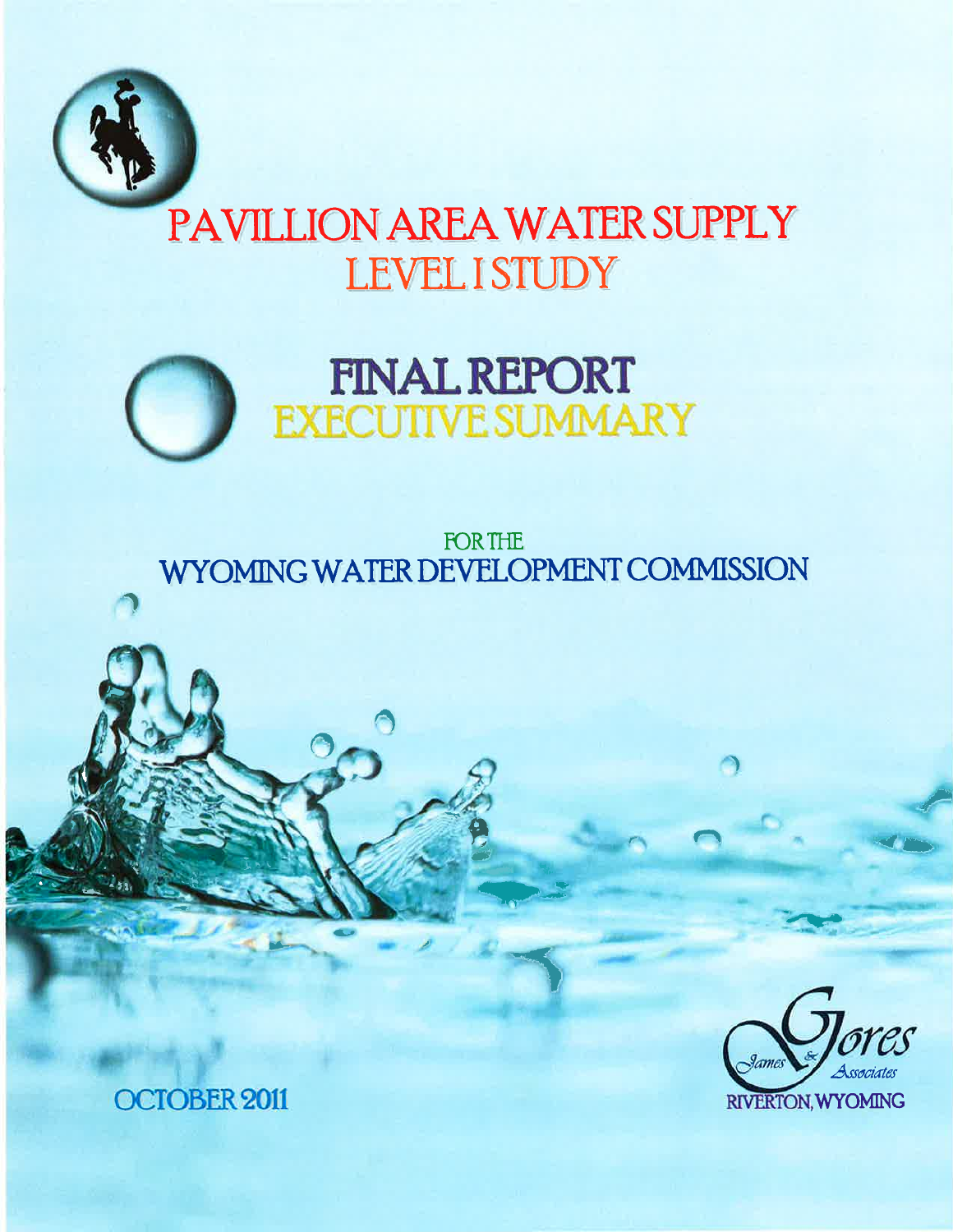### **EXECUTIVE SUMMARY**

## PAVILLION AREA WATER SUPPLY **LEVEL I STUDY**

Submitted to:

**STATE OF WYOMING** WATER DEVELOPMENT COMMISSION 6920 Yellowtail Road Cheyenne, Wyoming 82002

Prepared by:



**Civil Engineering Consultants** 

111 North 3rd Street East Riverton, Wyoming 82501  $(307) 856 - 2444$ 

In Association with:

8



CONSULTING

**HINCKLEY** WYOMING



**OCTOBER 2011**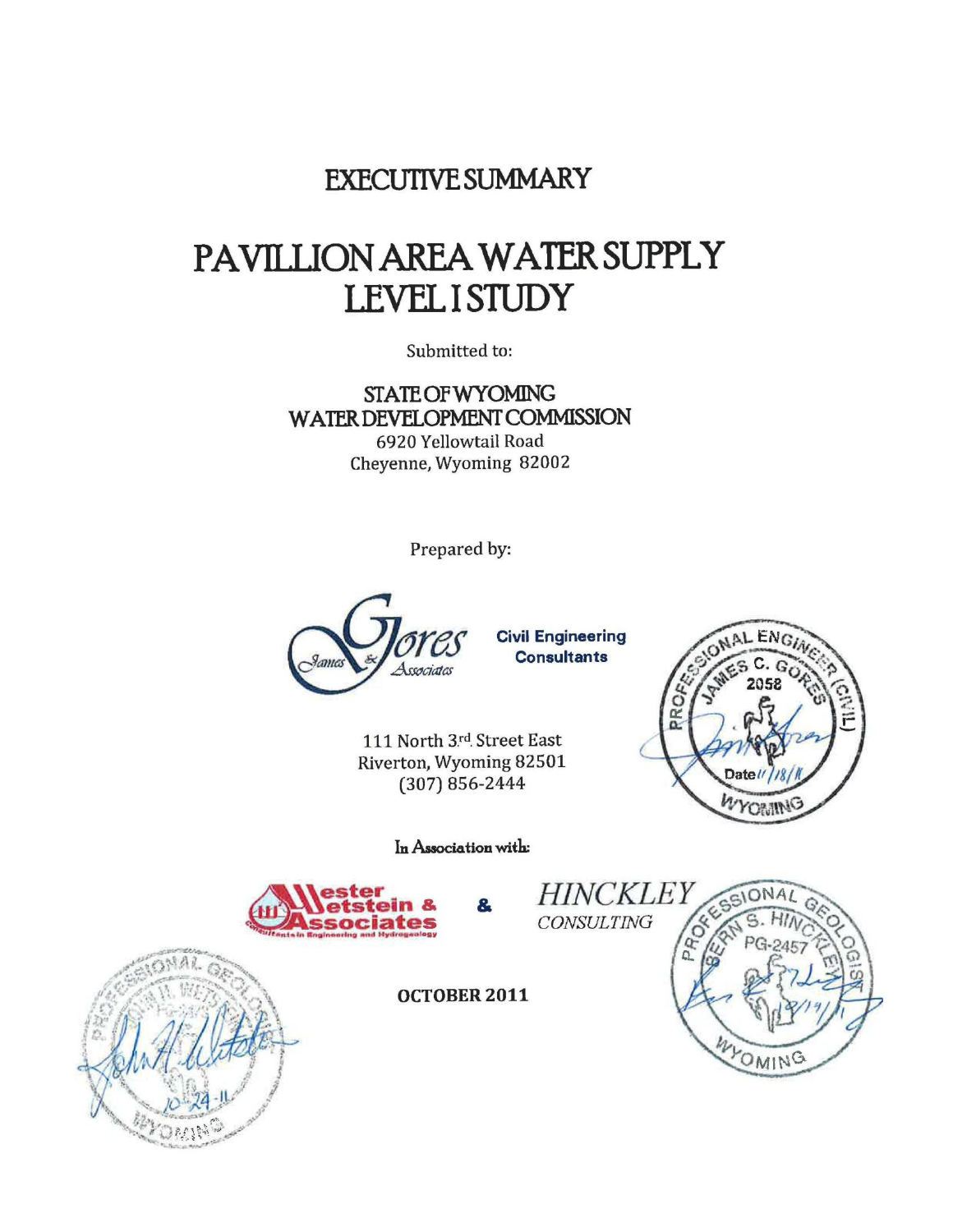#### **EXECUTIVE SUMMARY**

#### **Introduction**

The Town of Pavillion, Wyoming, established in the early 1900's, is a small, rural, agricultural community in north central Fremont County, Wyoming. It served as a work camp for the Department of Interior Bureau of Reclamation when the Bureau was constructing the Midvale Irrigation Project between the 1920's and the 1950's.

Immediately following World War II, several thousand acres of uncultivated land was offered to returning veterans by allotment drawing on the Midvale project. The economic capabilities of most of those who were starting a farm usually dictated getting a well drilled for as little money as possible. Water could reliably be had from wells in the area. Some of the area produced suitable water for home use. In other areas, particularly north and east of the Town of Pavillion, getting a domestic well with good water was always an uncertain venture. Most wells produced marginal quality water at best.

Development of natural gas began in the area northeast of Town in the 1960's. The Pavillion gas field was further developed in the 1980's by a succession of owners/operators. In recent years, the gas field owner has applied techniques to stimulate production including hydraulic fracturing (fracking). Some nearby residents have voiced concerns that the fracking operations have led to a noticeable decline in the quality of water produced from their private domestic wells. The situation has attracted wide-spread media attention.

#### **Authorization and Purpose**

In August 2010, the EPA advised the rural residents living in the area east of Pavillion not to drink water from their private domestic wells. In late 2010, the State of Wyoming commissioned this study to identify alternative solutions to the dilemma of locating suitable domestic water for those rural residents in the Pavillion area. **The charge of this investigation is not to determine reasons for the area's groundwater quality concerns, but rather, to give the rural Pavillion residents workable alternatives for a drinking water supply that they might find more palatable.** This study was charged to evaluate the substantial amount data already produced by EPA and others, rather than to do additional water testing or drilling of test wells.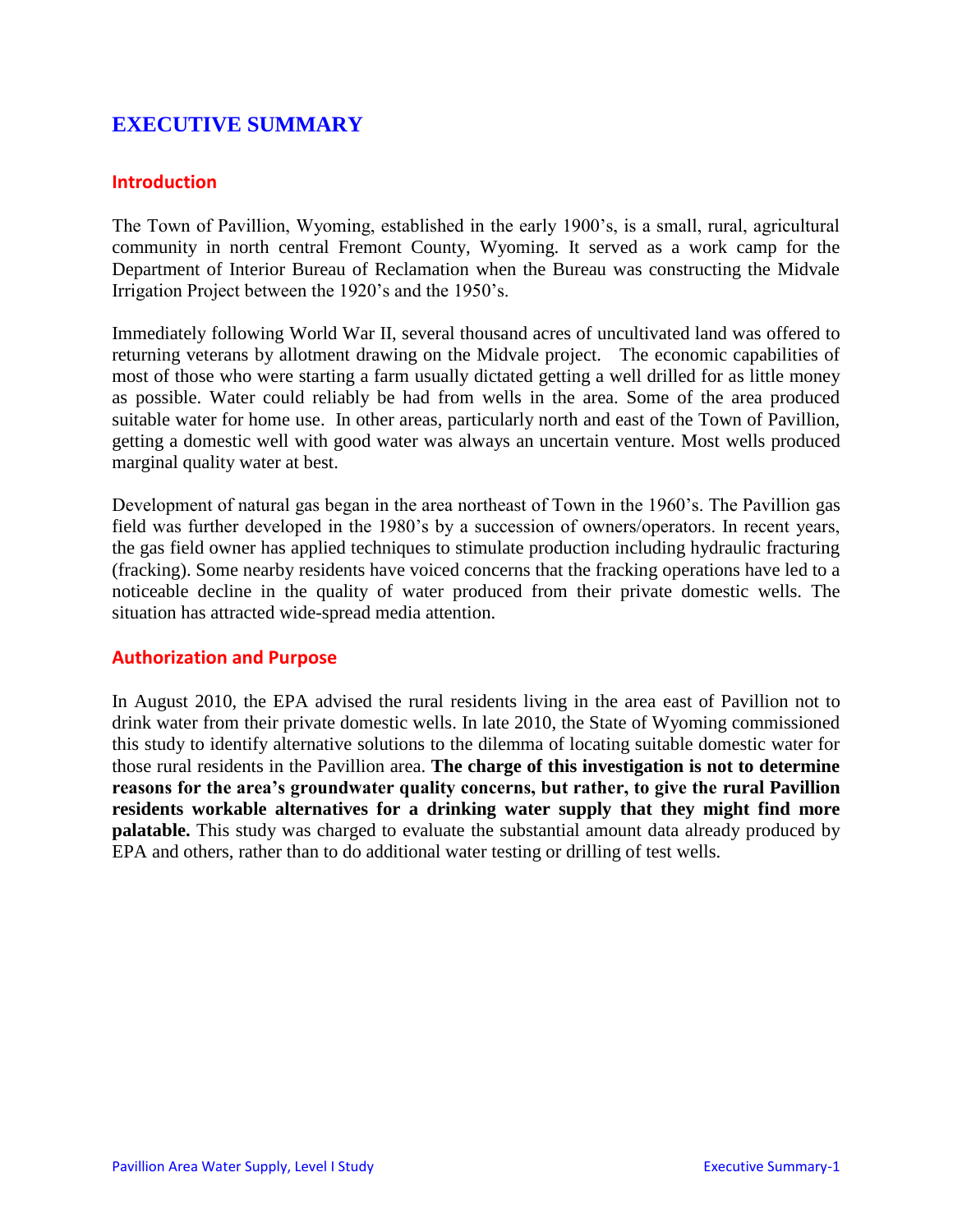

**Rural Pavillion Northern Study Area**

#### **Findings and Conclusions of the Level I Study**

Based on the analysis of the existing data, and augmented by a few additional water tests, the following results were drawn:

- 1. In spite of its undesirable taste and odor, the water produced from nearly all of the area's private wells does meet EPA drinking water standards.
- 2. The Town of Pavillion's water supply meets all primary drinking water standards.
- 3. There is no economical solution to the rural study area's drinking water challenges.
- 4. The Town of Pavillion's wells have adequate production capacity to supply the study area's forecast domestic water demands over the 30 year planning horizon.
- 5. The wellhead configuration of the Town's oldest well (No. 1) no longer meets DEQ standards.
- 6. The Town of Pavillion's storage, transmission, and distribution system is in sound condition.
- 7. With a modern SCADA system, better matching of pumps to well capacity, and consolidation of its storage, Pavillion's system could operate much more efficiently.

#### **Recommendations**

The following recommendations are offered to the **rural residents** of the Pavillion area: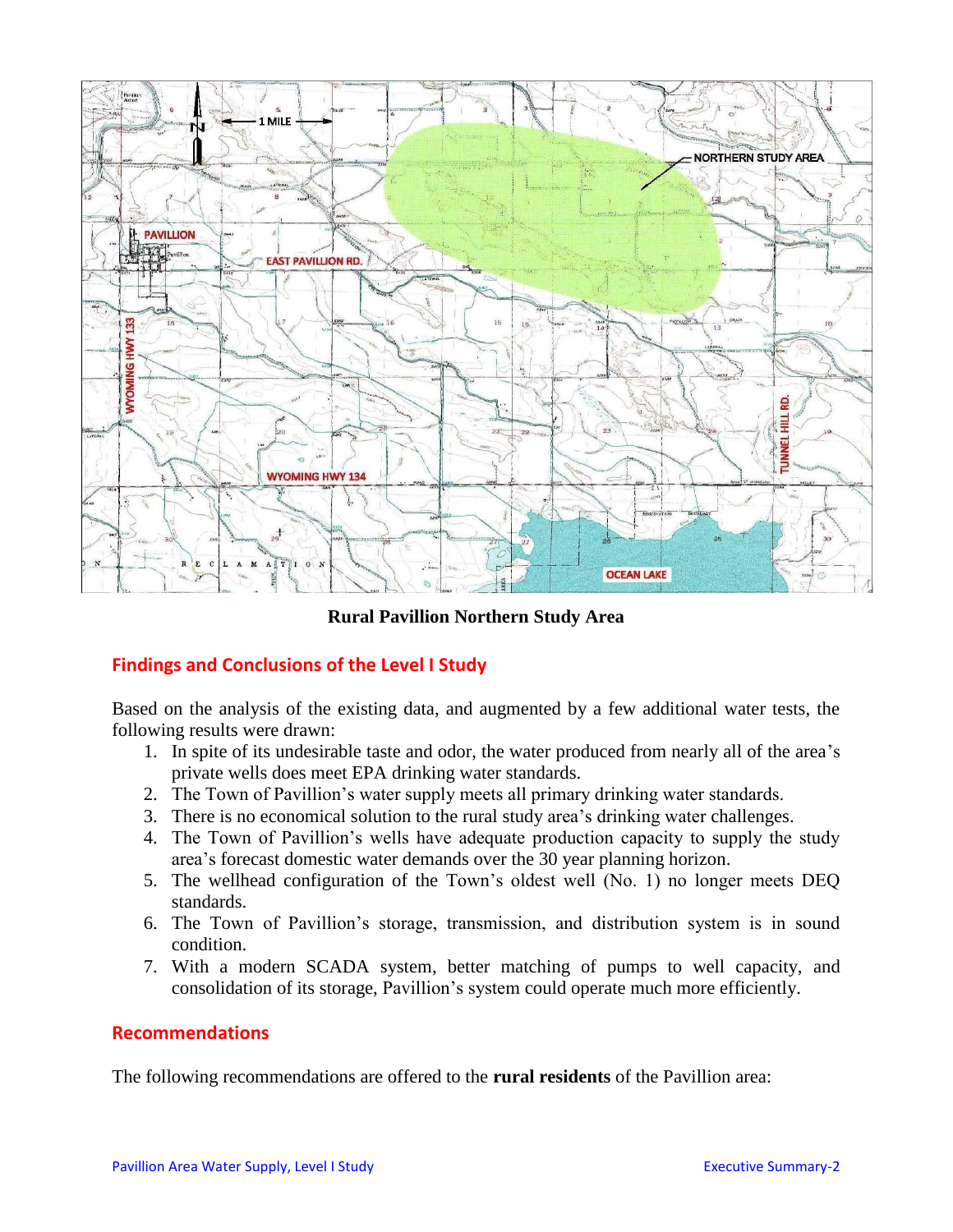- 1. Rural residents are encouraged to explore forming a water service district. Forming a district can make the resulting area eligible for public funding of a drinking water improvement project.
- 2. Come to a local consensus as to which of the alternatives presented in this study is most favored by those who may wish to be served, should an alternative be implemented.
- 3. When the area residents come to a consensus on both forming a district and on which alternative they wish to pursue, they need to inform the Wyoming Water Development Commission (WWDC) of their decision. The newly-formed district could then apply to the WWDC for a water development project to be included in the agency's 2012 funding request to the Wyoming legislature. To be considered by the 2012 legislature, that request must be submitted to the WWDC by September 15, 2011.

The following recommendations are offered to the **Town of Pavillion**:

- 1. Convert the Well No. 1 wellhead to a pitless configuration.
- 2. In conjunction with eliminating the No. 1 well pit, it is recommended that both Wells 1 and 4 be piped directly to the small hill tank.
- 3. It is recommended that the current mechanical electrical system be replaced with a current technology SCADA system with its control center to be located at the Town shop.
- 4. Install pumps in Wells No. 6 and 8 that match the production capacity of each well. This would increase the Town's water production capacity by approximately 100 gpm.
- 5. Remove the standpipe tank once it is taken out of service.

#### **Study Area Population and Demand Forecast**

1. Town of Pavillion Service Population and Demand

The Town of Pavillion is located in the north-central part of Fremont County, Wyoming. The Town has a 2010 reported population of 231 people. The Town hosts the local school district. It gathers students from a very large geographic area, in excess of 1,200 square miles. The school's student and staff population of 488 is over twice the population of the Town.

2. Rural Area Population and Demand

For purposes of this study, it is being assumed that there is an average of three (3) people per residence in the rural service area. The demand forecasts are based on the 20 residences in the northern study area, assuming an 80 gallons per person per day usage. This use rate assumes the house water use consists only of drinking, cooking, bathing, and laundry uses. The present rural study area demand is approximately 4,800 gallons per day.

3. Demand Forecast Range

Pavillion's school population creates a unique water demand demographic. Because of that unique demand configuration, three (3) major population segments were quantified to arrive at a valid demand forecast for the Town. These are: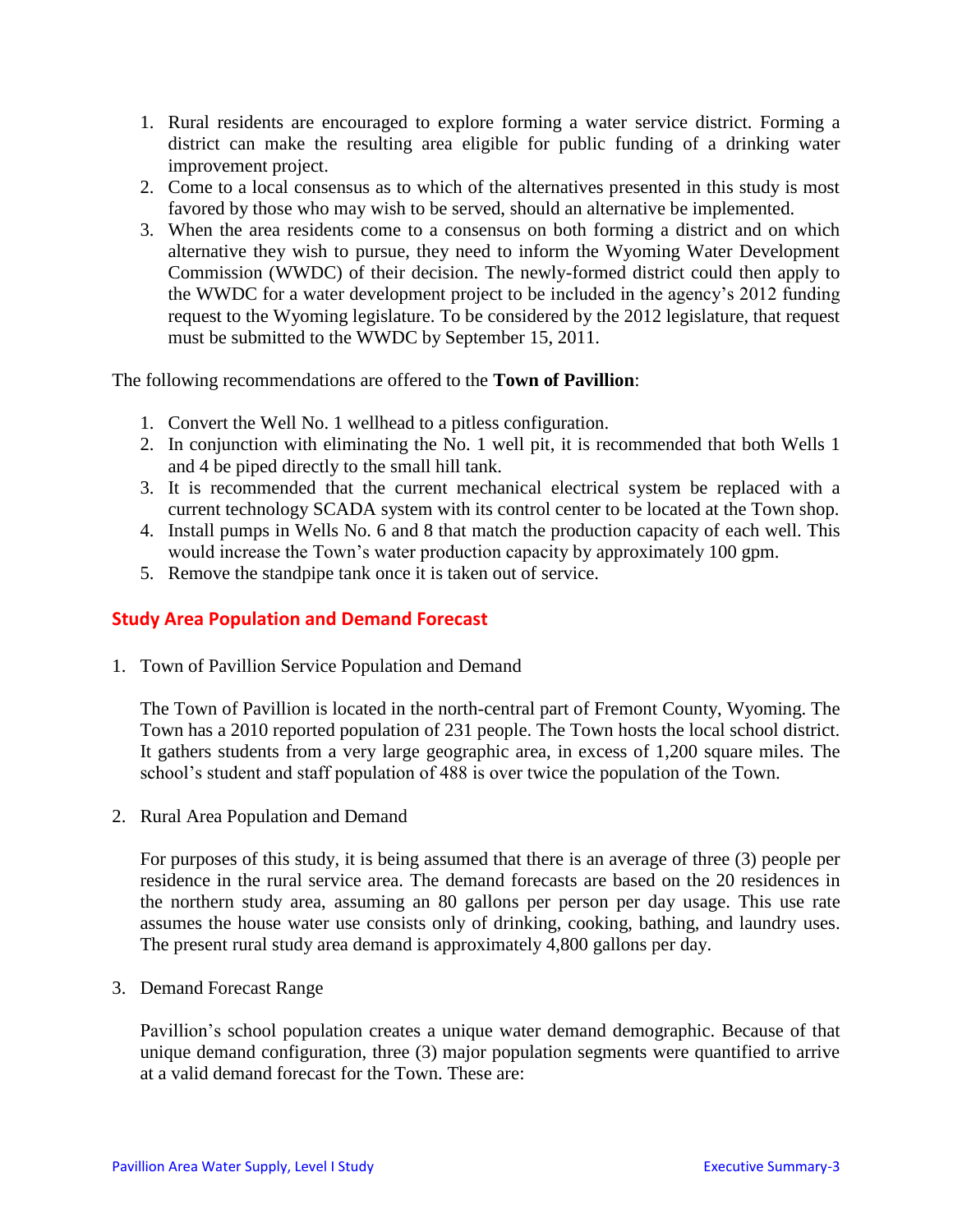- a. Demand generated by Town residents, including those students and staff who live in Town,
- b. The demand generated by the out-of-town residents who work at or attend Pavillion's school and finally,
- c. The rural Pavillion residents to whom water service may be extended should the Town serve as a supply for a central water system extended to serve the out-of-town area of poor groundwater.

|      |            |             |                 | <b>Average Daily Water Demand Forecast</b> |           |             |        |  |  |
|------|------------|-------------|-----------------|--------------------------------------------|-----------|-------------|--------|--|--|
|      |            |             | Out of          |                                            | Out of    |             |        |  |  |
|      |            | Out of Town | Town            |                                            | Town      | Out of      |        |  |  |
|      | Town       | School      | Residence       | Town                                       | School    | Town        | Total  |  |  |
| Year | Population | Population  | <b>Services</b> | Residents                                  | Attendees | Residential | Daily  |  |  |
| 2010 | 231        | 319         | 20              | 18,480                                     | 3,828     | 4,800       | 27,108 |  |  |
| 2020 | 259        | 358         | 22              | 20,719                                     | 4,292     | 5,381       | 30,392 |  |  |
| 2030 | 290        | 401         | 25              | 23,228                                     | 4,812     | 6,033       | 34,073 |  |  |
| 2040 | 326        | 450         | 28              | 26,042                                     | 5,394     | 6,764       | 38,201 |  |  |
|      |            |             |                 |                                            |           |             |        |  |  |

In summary, the forecast demand in the year 2040 for the Town of Pavillion, itself, is expected to be approximately 32,000 gallons per day.

The demand for the conceptual Rural Pavillion Northern Study Area is forecast in 2040 to be about 6,800 gallons per day.

#### **Area Water Resources Inventory**

This study explored the following water resources issues of concern in the Pavillion area.

- 1. Area Geology and Its Groundwater Resources
- 2. Area Surface Water Resources
- 3. Quality of Area Water Resources
- 4. Water Rights Considerations

The area water wells all draw from the Wind River aquifer. This is a highly discontinuous interbedding of clays and sands that resulted from material being eroded from the adjacent Wind River and Owl Creek Mountain Ranges and being subsequently redeposited in the basin. It was determined that in the Pavillion area the local geology does not foster the same levels of water quantity or quality as it does in the Riverton and Shoshoni areas. The Pavillion area wells generally produce lower quality water and at significantly lower levels, 20 to 30 gpm versus 200 gpm.

Surface water resources were explored as a possible supply alternative. Surface water needs to be treated to meet EPA drinking water standards. The cost of building, operating and maintaining a plant is prohibitive for the number of customers involved, making surface water an impractical source.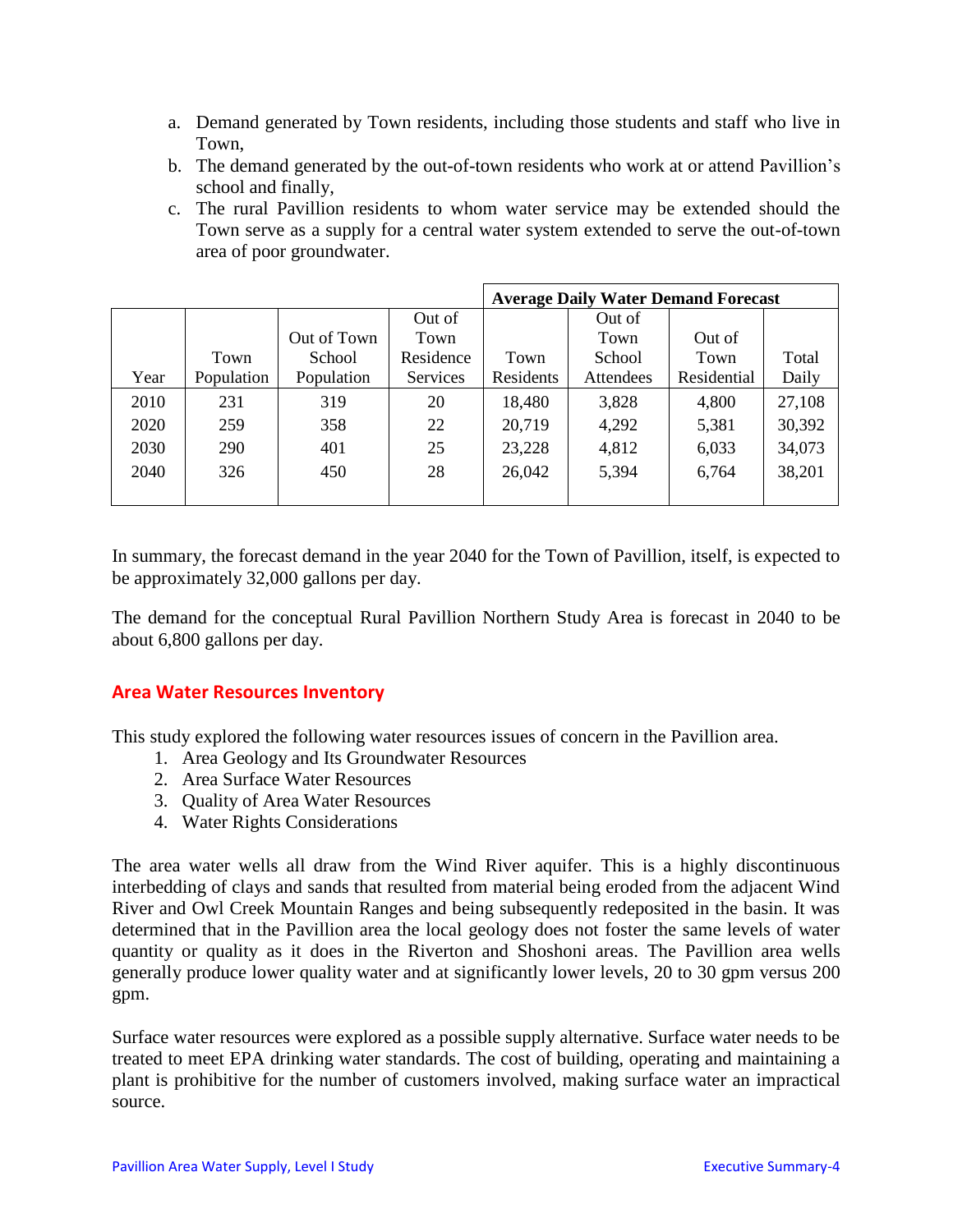The quality of both surface and ground water was thoroughly explored. The area surface water all originates from the Wind River. It is a routine but costly matter to treat it to EPA standards. Groundwater quality varies significantly in the study area. There is no locality nor drilling depth that can be identified that consistently produces palatable water. Nearly all of the area groundwater meets EPA's primary drinking water standards for public water supplies. The water often has an objectionable taste and odor.

Both groundwater and surface water rights were found to be readily available for the quantity needed for the forecast demands.

#### **Town of Pavillion System Evaluation**

#### Water Supply

The Town of Pavillion has completed eight municipal water supply wells since 1950. The newer wells were completed in 1986 and 1987. The final well, No. 8, was added in 1995. The five Pavillion wells that are currently active are Nos. 1, 4, 6, 7, and 8. They all yield modest production of palatable water, meeting EPA standards.

#### Transmission System

The lines that convey water from the Town wells to the storage tanks form the systems transmission lines. Computer modeling of the system shows these lines to have adequate capacity. They all are constructed of modern materials and are in sound condition.

#### Storage System

Pavillion's water storage system consists of three interconnected tanks. The combined capacity of these tanks slightly exceeds the Town's current storage demands when compared to industry criteria.

Water transmission and storage for the Town of Pavillion are unnecessarily complex making operation cumbersome and inefficient. Storage totals 295,700 gallons.

#### Distribution System

The majority of the existing distribution system was constructed in the 1980's and consists mostly of 6-inch PVC pipe. It is in sound condition and well maintained.

#### System Service Capacity

Modeling of the transmission and distribution system shows that the system has adequate delivery capacity for projected demands.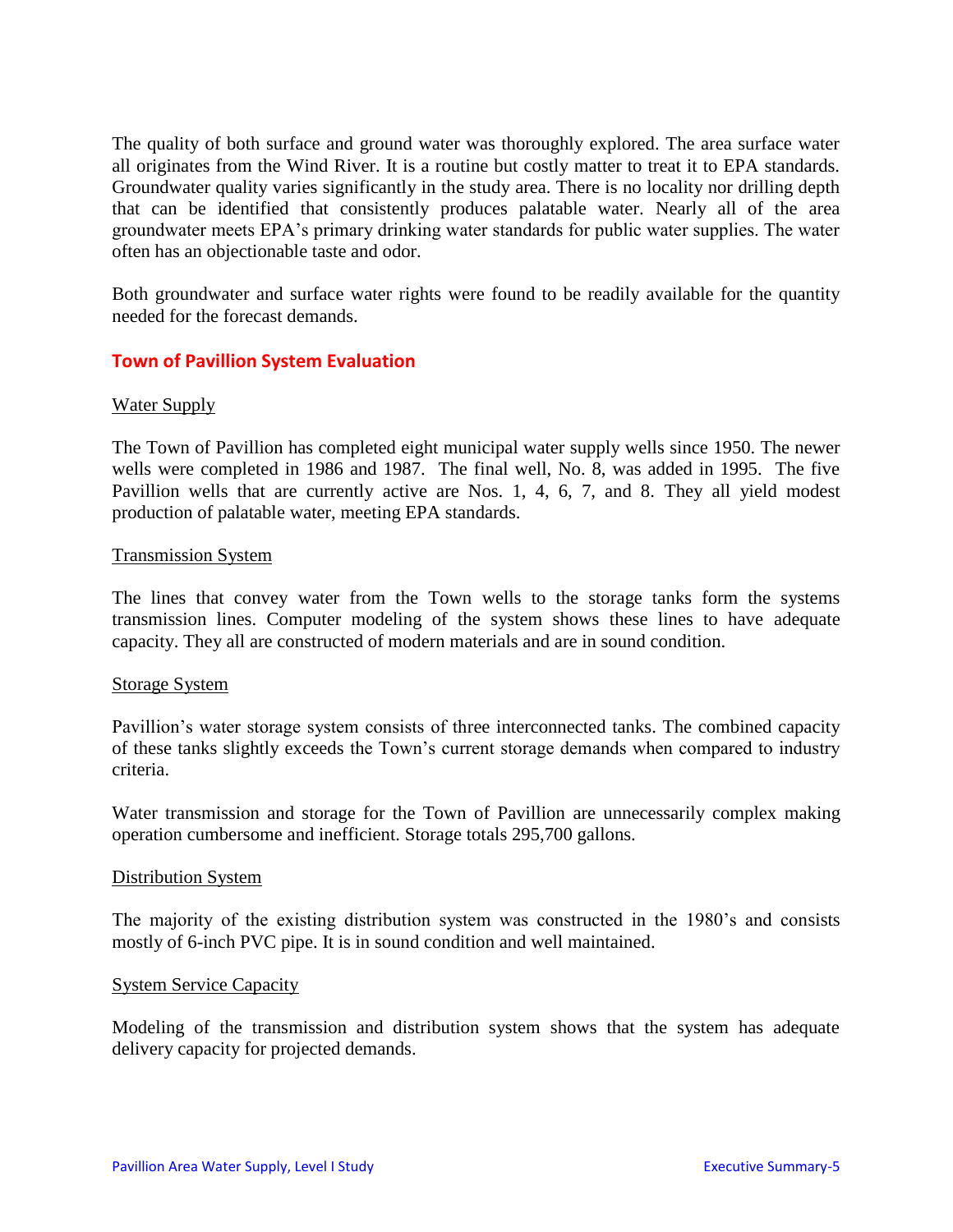Favorable improvements in delivery capacity and circulation could be gained by looping the dead end line on Center Avenue. Fire flow and delivery redundancy could be enhanced by looping a distribution line from the tank to a point just east of the school complex.

Overall, the Pavillion water system is in sound, operating condition. The five in-service wells have the capacity to meet current and future demand with acceptable water quality. The system as a whole is capable of supplying demand and fire flow rates without lowering system pressures to unsafe levels. Finally, static pressure throughout the system is satisfactory if not ideal.

#### Pavillion's System Deficiencies

Pavillion's system, while in sound condition, does have deficiencies that need to be addressed. Those are:

- 1. Well No. 1, constructed in the 1950's, has a well pit construction, common at the time. To meet current standards this pit needs to be eliminated and the well fitted with a modern pitless adapter.
- 2. The water production system is inordinately complex and unreliable. Separate control systems manage two separate groups of wells, each of which pump to different tanks. All water from wells 6, 7, and 8 is pumped twice to get it to the main tank. Water produced by wells 1 and 4 is pumped three times. This is inefficient.
- 3. With three tanks in service, the stand pipe tank serves no viable purpose other than to store water that is then pumped to a higher tank. Using only the single large tank, the system can provide adequate storage to meet forecast demand through the year 2040.
- 4. The control system for the wells and tanks is outdated and cumbersome and results in inefficient operation. The controls do not allow the Town to optimize either production or water quality delivered to the Town.
- 5. The installed well pumps are not sized to match the production capacity of their respective wells. The Town is losing both production capacity and the ability to blend water from the wells in a way that would deliver the best quality water to its residents. This results in suboptimum production and requires unnecessary power expense.

Correcting the deficiencies described above can be achieved with minor changes to the Town's water system as described in the recommendations above.

#### **Solution Alternatives for Rural Area**

There is no identified opportunity to develop replacement wells in the conceptual rural service area northeast of Pavillion. The five most feasible alternatives for the rural area residents are:

- Treating the private well water that is locally available,
- Piping water from the Town of Pavillion to rural users,
- A separate well in a location that produces acceptable groundwater quality, then pipe water to the rural users,
- Installing individual cisterns and hauling water, or
- Treating and piping surface water from Ocean Lake or another local surface source.

All of the alternatives are expensive as compared to water supplied by a municipal system.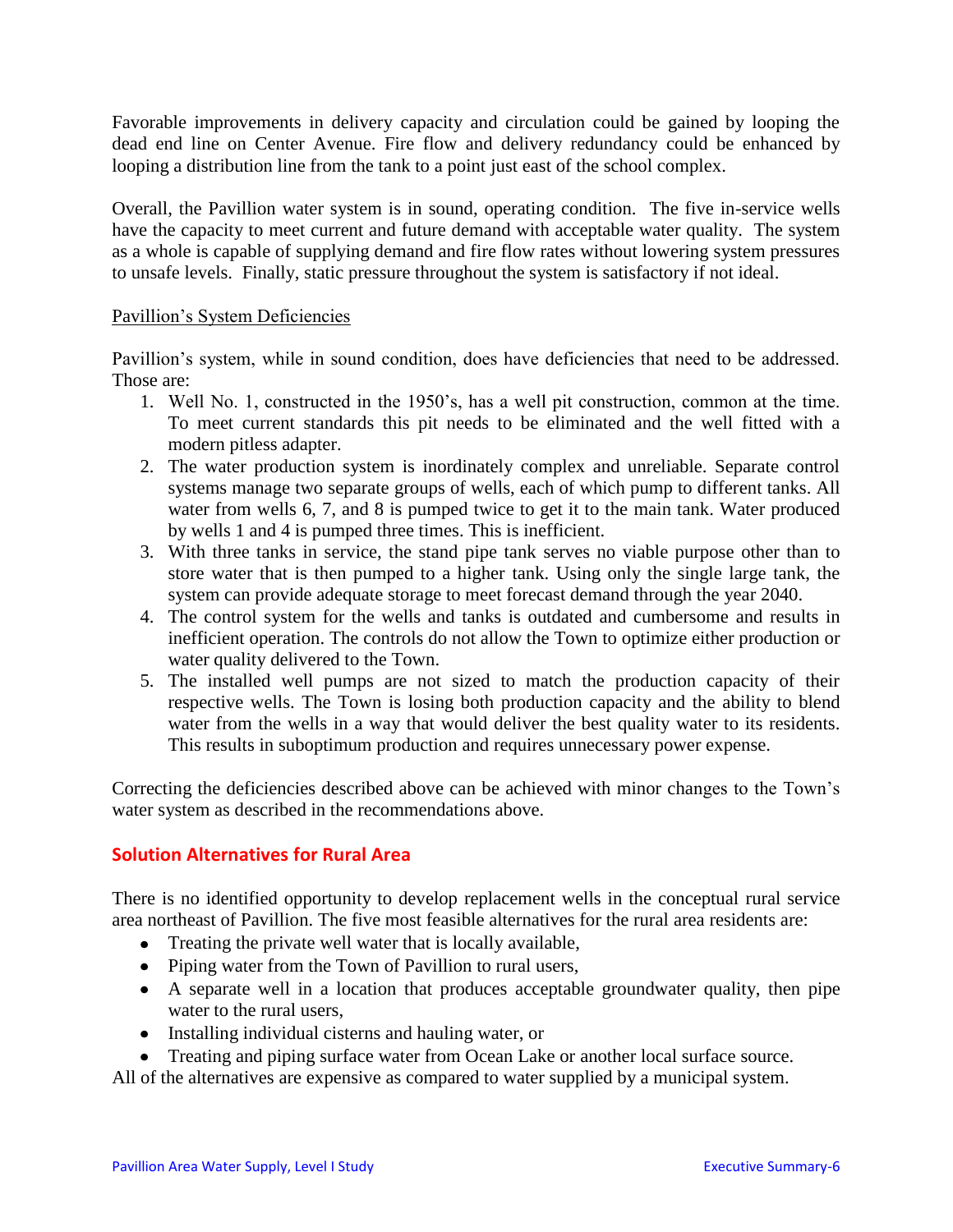#### **Estimated Costs**

The table below shows total construction costs and the resulting monthly debt retirement under the currently most favorable funding options, plus the cost of system operation and maintenance.

| <b>Alternative</b>                                  | <b>Cost to Serve</b><br>20 Homes | <b>Monthly</b><br>Water Bill |
|-----------------------------------------------------|----------------------------------|------------------------------|
| <b>Pavillion Source Central</b><br>System           | \$1,865,550                      | \$715                        |
| Well Source Central<br>System                       | \$1,800,125                      | \$680                        |
| Water Treatment Plant $\&$<br><b>Central System</b> | \$2,927,000                      | \$1,225                      |
| Private Treatment for 20<br>Homes                   | \$300,000                        | \$175                        |
| Cisterns for 20 Homes                               | \$382,800                        | \$250                        |

#### **Selecting a Preferred Alternative**

An alternatives matrix was used to rank all five alternatives developed for a rural area water supply. The three most favorable alternatives, as ranked through the matrix shown below, are:

- 1. Individual private cisterns,
- 2. Individual private well treatment systems, and
- 3. Water piped from the Town of Pavillion.

The alternatives matrix given below shows each alternative's ranking for each of the criteria listed across the top of the matrix table.

For clarity, the five alternatives were ranked for each criterion on a score of 1 to 5 with 1 being best. In the total score, **the lower the numerical score, the better the alternative** was ranked. In assigning the score for each criterion, each alternative was ranked against each other alternative. For example, ranking how each alternative compared under the criteria for system operator, the water treatment plant scored a 5 because of the requirement of employing a state certified Level II operator, while the Town of Pavillion supply option scored a 3, and the wellsupplied system was ranked a 4. That is because a Level II operator is required for the plant (quite complex), a Level I operator is required to operate the well along with its distribution system (less complex) and operating a distribution system, even least complex of the piped central systems. Finally, operating an individual cistern is less complex than operating an individual treatment system.